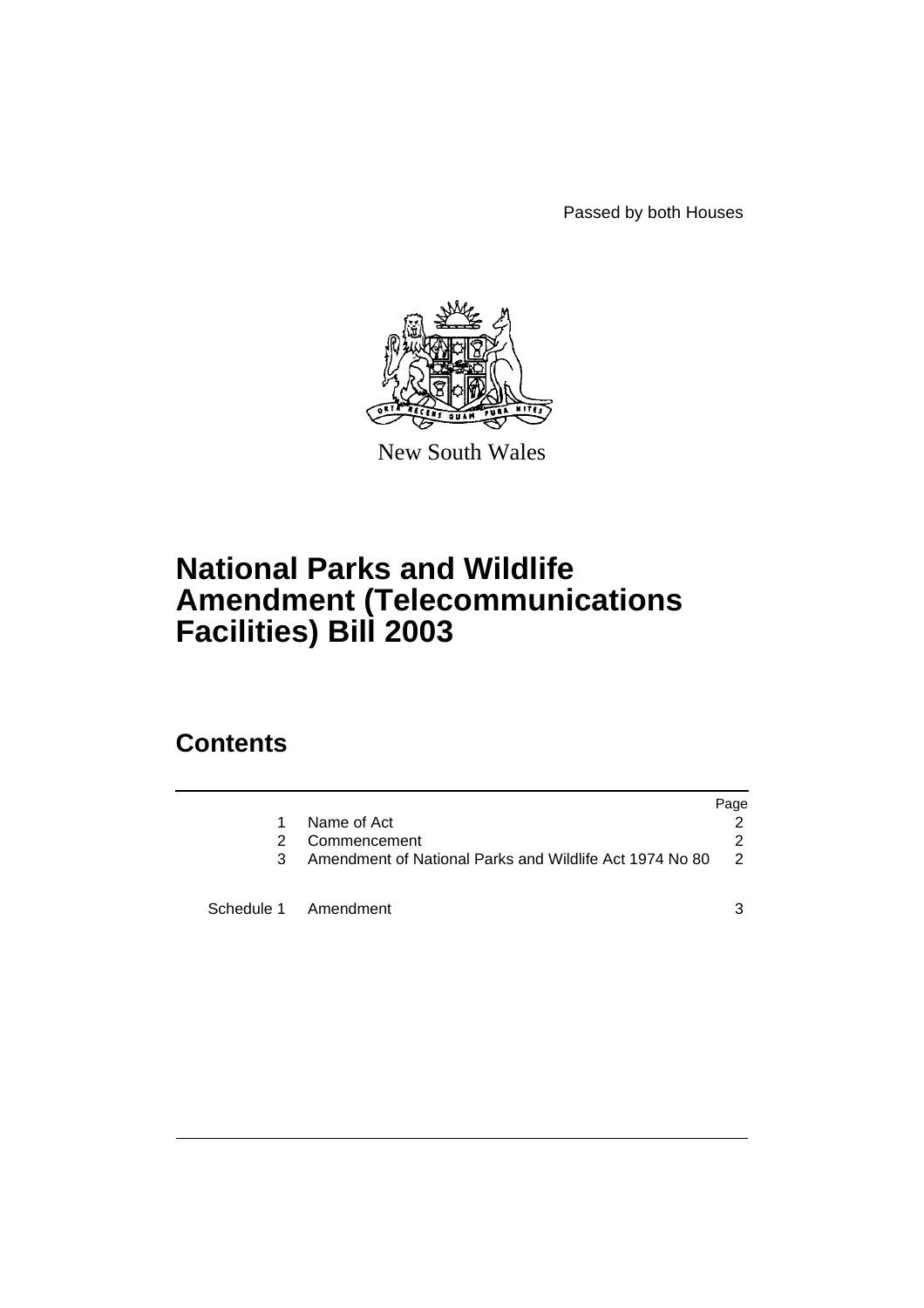*I certify that this PUBLIC BILL, which originated in the LEGISLATIVE ASSEMBLY, has finally passed the LEGISLATIVE COUNCIL and the LEGISLATIVE ASSEMBLY of NEW SOUTH WALES.*

> *Clerk of the Legislative Assembly. Legislative Assembly, Sydney, , 2003*



New South Wales

## **National Parks and Wildlife Amendment (Telecommunications Facilities) Bill 2003**

Act No , 2003

An Act to amend the *National Parks and Wildlife Act 1974* with respect to the use of land reserved under that Act for the purpose of telecommunications facilities; and for related purposes.

*I have examined this Bill, and find it to correspond in all respects with the Bill as finally passed by both Houses.*

*Chairman of Committees of the Legislative Assembly.*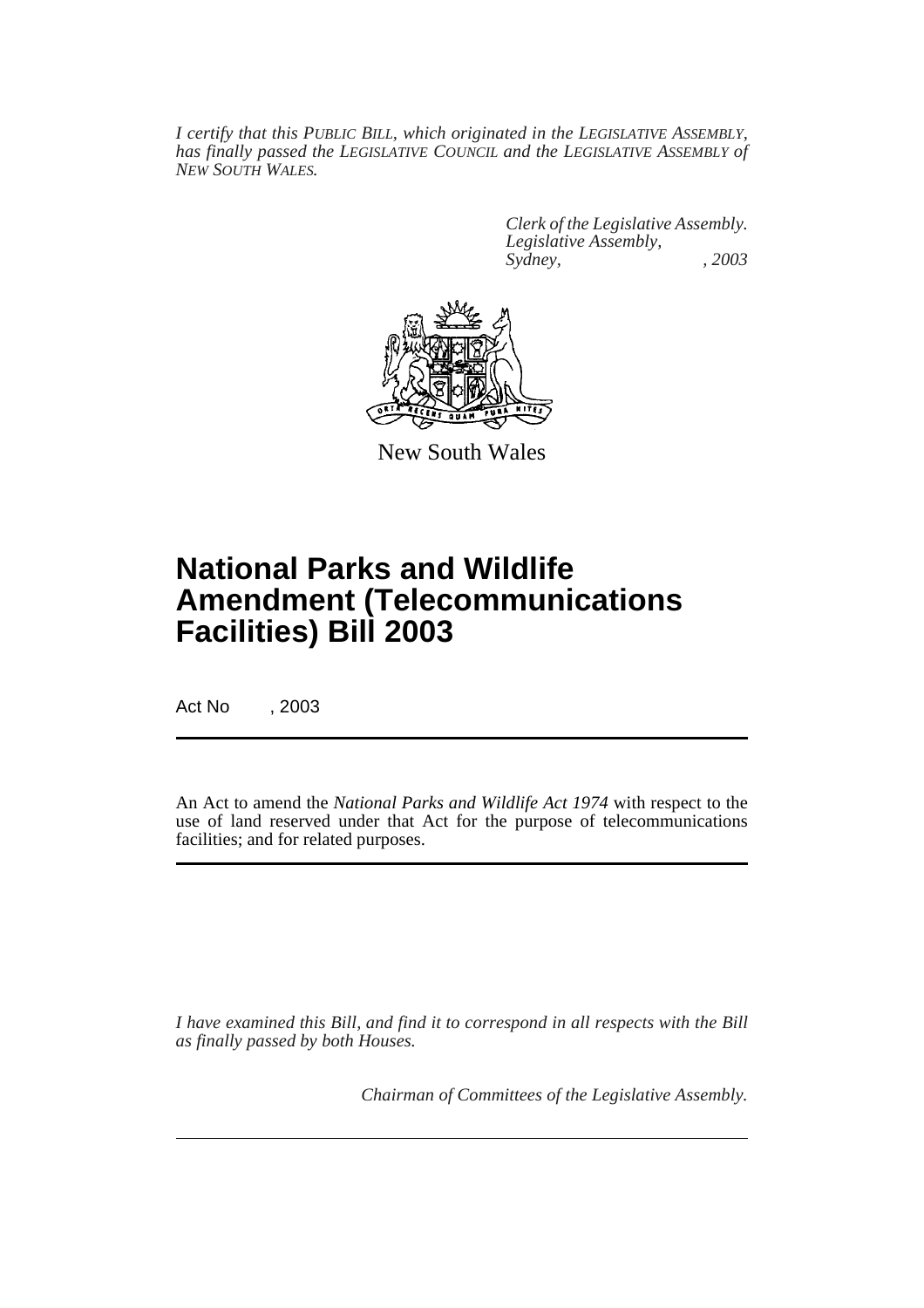## <span id="page-2-0"></span>**The Legislature of New South Wales enacts:**

## **1 Name of Act**

This Act is the *National Parks and Wildlife Amendment (Telecommunications Facilities) Act 2003*.

## <span id="page-2-1"></span>**2 Commencement**

This Act commences on the date of assent to this Act.

## <span id="page-2-2"></span>**3 Amendment of National Parks and Wildlife Act 1974 No 80**

The *National Parks and Wildlife Act 1974* is amended as set out in Schedule 1.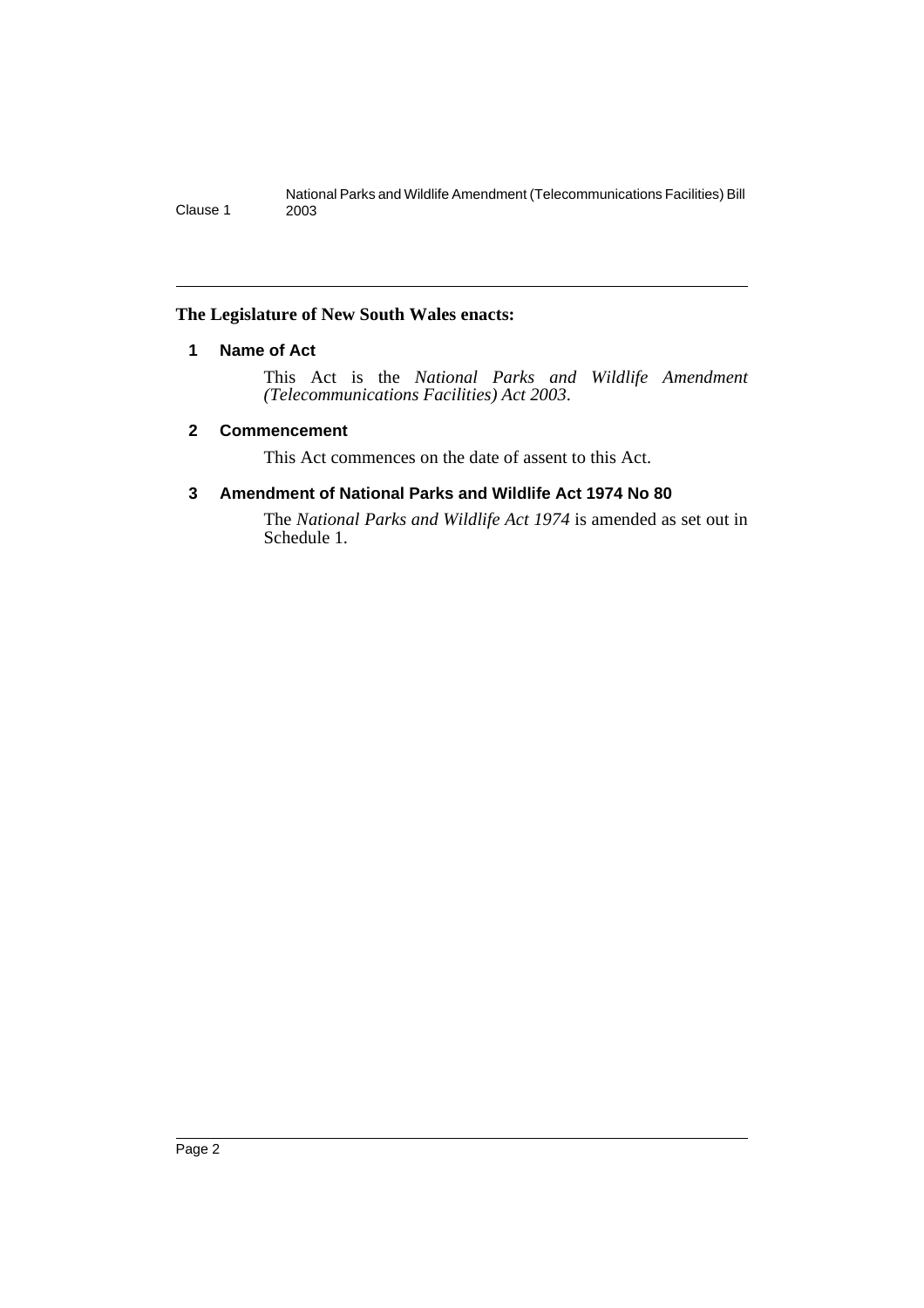National Parks and Wildlife Amendment (Telecommunications Facilities) Bill 2003

Amendment Schedule 1

## <span id="page-3-0"></span>**Schedule 1 Amendment**

(Section 3)

## **[1] Section 151D Register of certain interests to be publicly available**

Insert ", licences granted under section 153D" after "leases granted under this Act" in section 151D (1).

## **[2] Section 151D (2) (a)–(e)**

Insert "licence," after "lease," wherever occurring.

### **[3] Section 153A Leases etc relating to wilderness areas**

Insert at the end of section 153A (b):

, or

(c) grant a lease, licence, easement or right of way under section 153D,

### **[4] Section 153D**

Insert in appropriate order in Part 12:

#### **153D Leases, licences and easements for telecommunications facilities**

- (1) For the purpose of the erection, use or maintenance of telecommunications facilities, the Minister may grant leases of, or licences to occupy or use, or easements or rights of way through, on or in, any land reserved under this Act.
- (2) A lease, licence, easement or right of way under this section may be granted subject to such terms and conditions as the Minister may determine.
- (3) The Minister may from time to time revoke or vary any grant under this section of an easement or right of way.
- (4) The Minister must not grant a lease, licence, easement or right of way under this section unless the Minister is satisfied that:
	- (a) there is no feasible alternative site for the proposed telecommunications facility concerned on land that is not reserved under this Act, and
	- (b) the site of any proposed above ground telecommunications facility covers the minimum area possible, and